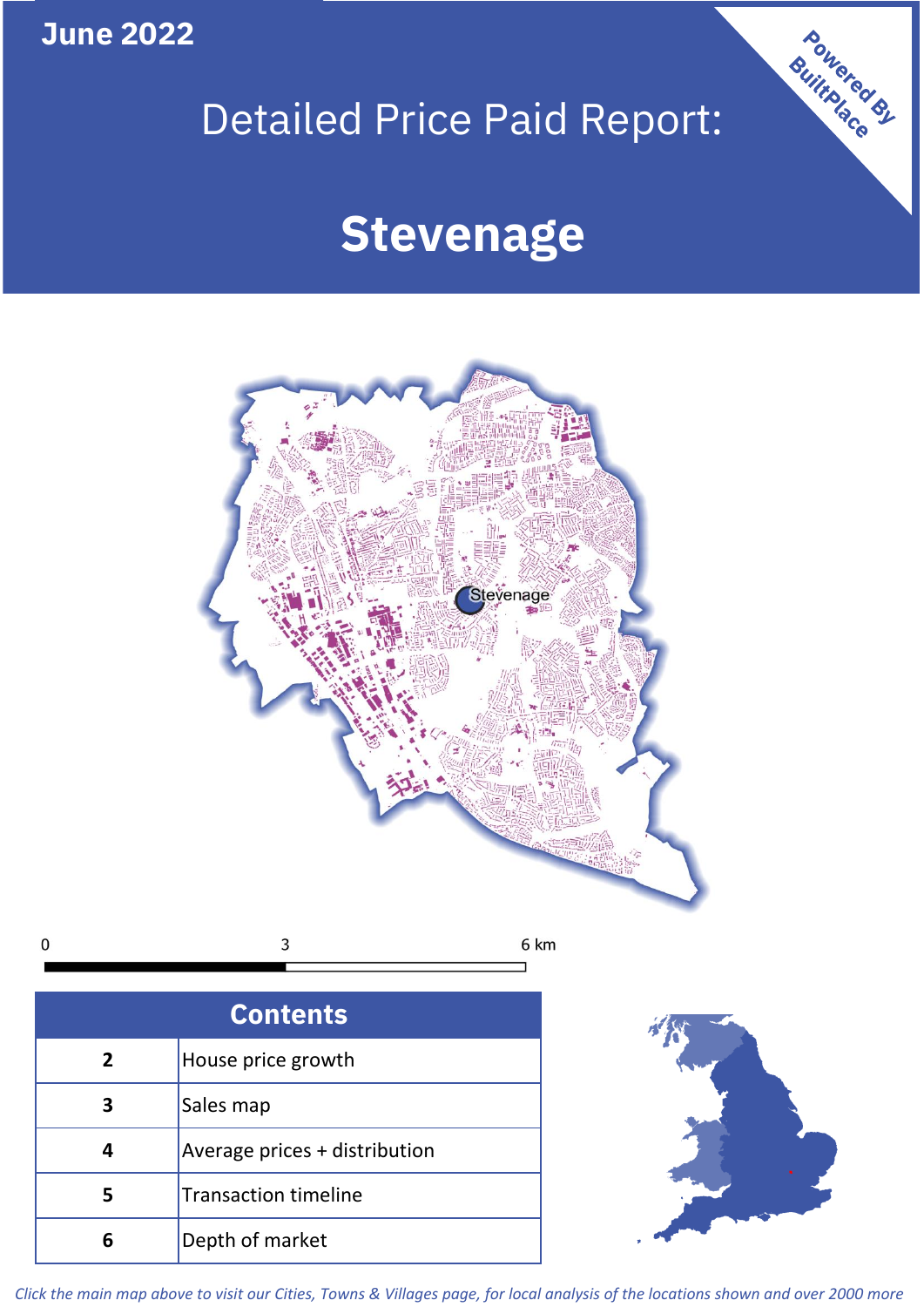#### **Headline Data**

|                     | <b>Current level</b> | 3 month | <b>Annual</b> | 5 year   | 10 year |
|---------------------|----------------------|---------|---------------|----------|---------|
| <b>House prices</b> | £333,442             | 3.9%    | 13.8%         | 19.0%    | 83.4%   |
| <b>Transactions</b> | 1,168                | $-8.7%$ | 24.9%         | $-22.6%$ | 22.7%   |

#### **House Price Growth (April 2022 data)**

#### *Annual Change in House Prices*



House prices in Stevenage grew by 13.8% in the 12 months to April 2022 (based on 3-month smoothed data). By comparison national house prices grew by 10.7% and prices in the East of England grew by 11.6% over the same period.

Stevenage house prices are now 72.8% above their previous peak in 2007, compared to +64.9% for the East of England and +52.9% across England.



#### *Year-To-Date Change in House Prices, December to April*

Local prices have grown by 4.9% in 2022 so far, compared to growth of 0.7% over the same period last year.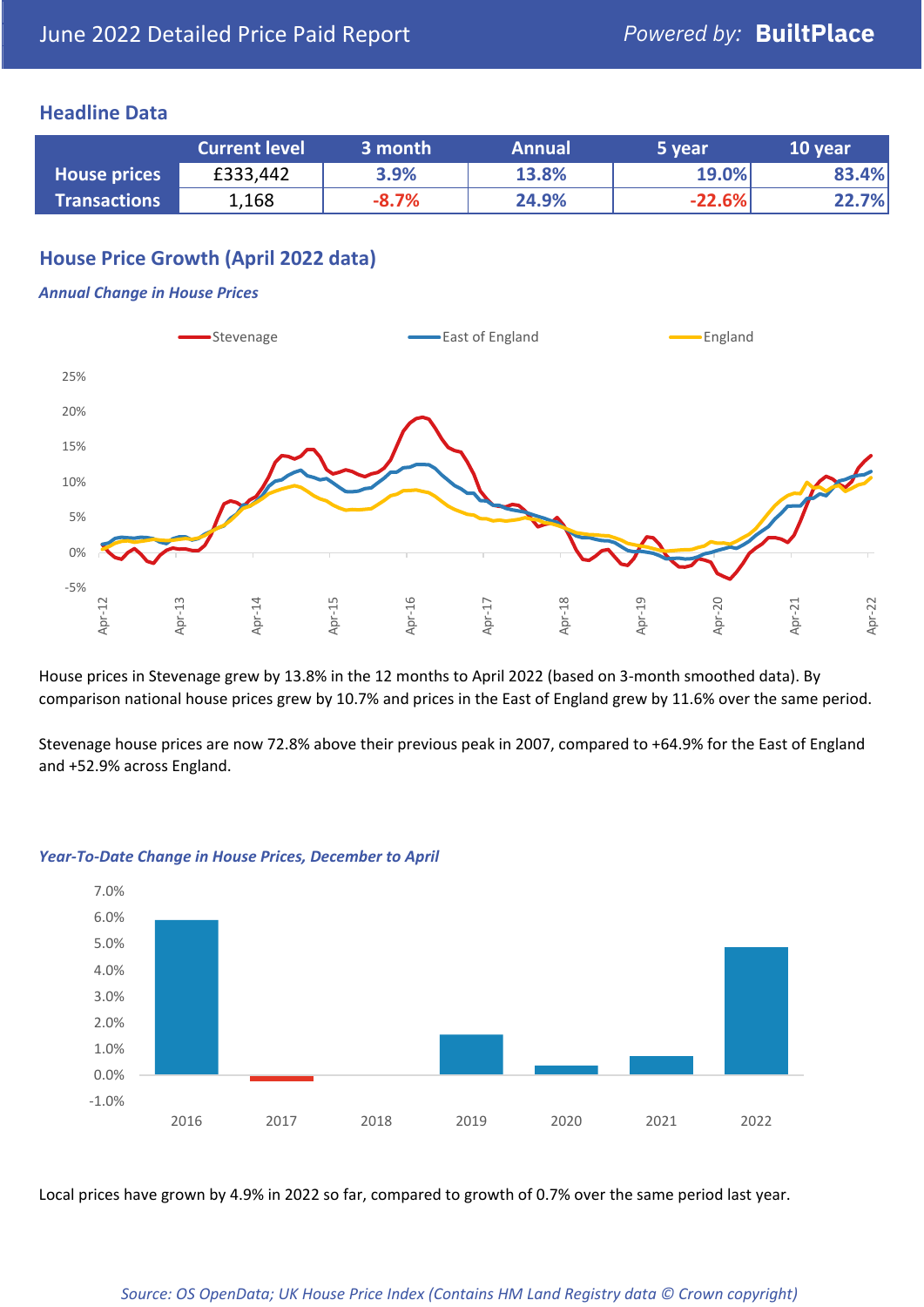### **House Price Map**

#### *12 months to April 2022*



*Each point is one postcode, coloured by the average value relative to all sales in this local authority (price bands are LA-specific quintiles).*

### **Map Key**

| Min      | Max      |                            |
|----------|----------|----------------------------|
| Up to    | £242,000 | 1st quintile / lowest 20%  |
| £242,000 | £292,000 | 2nd quintile               |
| £292,000 | £325,000 | 3rd quintile               |
| £325,000 | £390,000 | 4th quintile               |
| £390,000 | and over | 5th quintile / highest 20% |

*Source: OS OpenData; UK House Price Index (Contains HM Land Registry data © Crown copyright)*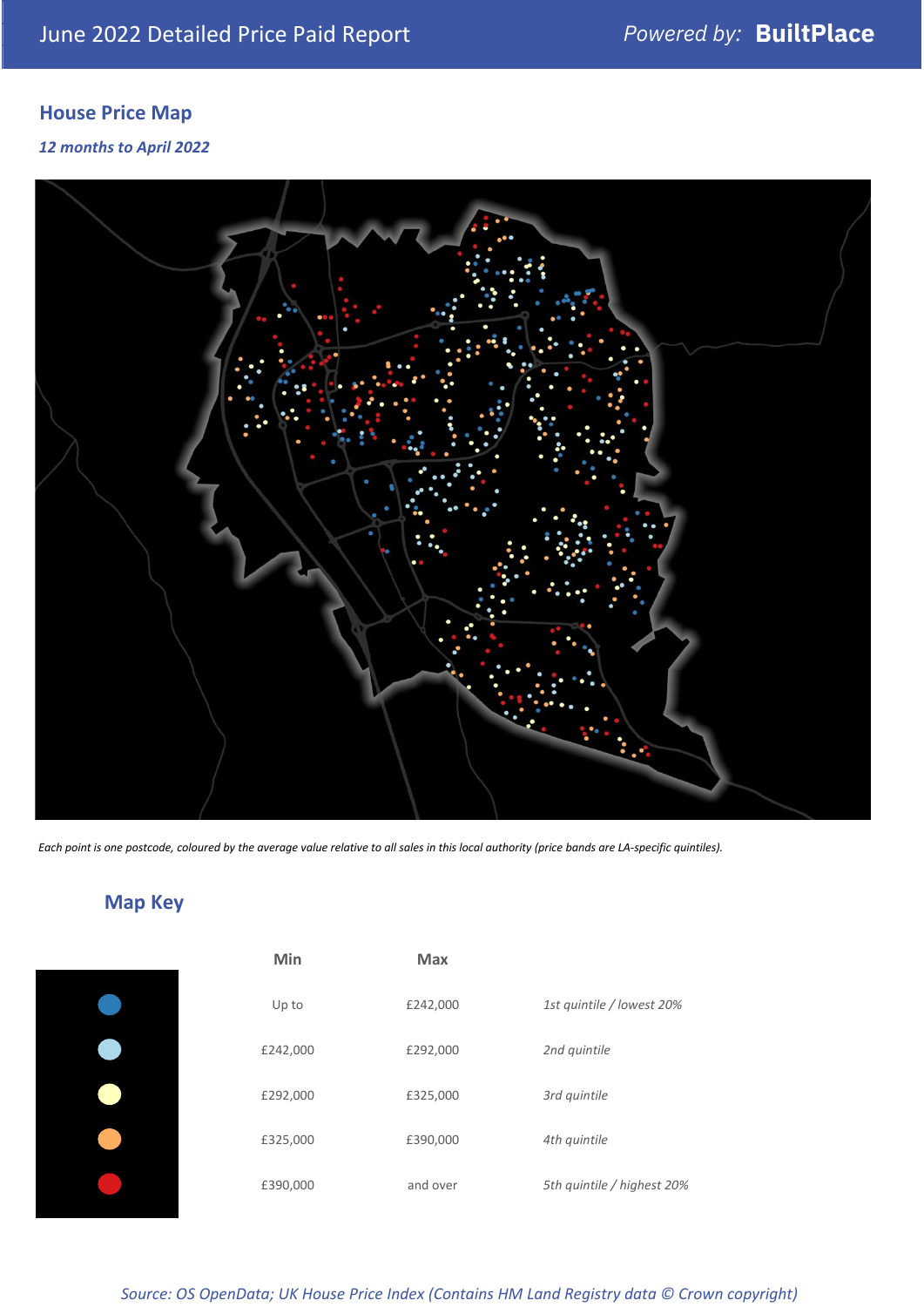#### **Average House Price by Property Type**

#### *12 months to April 2022*



|                 | <b>New</b>           | <b>Second hand</b> |  |
|-----------------|----------------------|--------------------|--|
| <b>Flat</b>     | No recorded<br>sales | £185,343           |  |
| <b>Terraced</b> | No recorded<br>sales | £306,908           |  |
| Semi-detached   | No recorded<br>sales | £374,446           |  |
| <b>Detached</b> | No recorded<br>sales | £562,477           |  |

#### **House Price Distribution by Year**

*All properties, by price band and calendar year (2020 = year to date)*

|                    | 1997 | 2002 | 2007 | 2012 | 2017 | 2019 | 2020 |
|--------------------|------|------|------|------|------|------|------|
| <b>Under £100k</b> | 81%  | 29%  | 5%   | 6%   | 1%   | 1%   | 1%   |
| £100-200k          | 19%  | 60%  | 65%  | 65%  | 14%  | 10%  | 13%  |
| E200-300k          | 1%   | 9%   | 23%  | 21%  | 56%  | 39%  | 24%  |
| £300-400k          | 0%   | 1%   | 5%   | 5%   | 18%  | 32%  | 44%  |
| £400-500k          | 0%   | 0%   | 1%   | 1%   | 7%   | 11%  | 8%   |
| <b>£500k-1m</b>    | 0%   | 0%   | 1%   | 1%   | 4%   | 7%   | 10%  |
| £1-2m              | 0%   | 0%   | 0%   | 0%   | 0%   | 0%   | 0%   |
| <b>Over £2m</b>    | 0%   | 0%   | 0%   | 0%   | 0%   | 0%   | 0%   |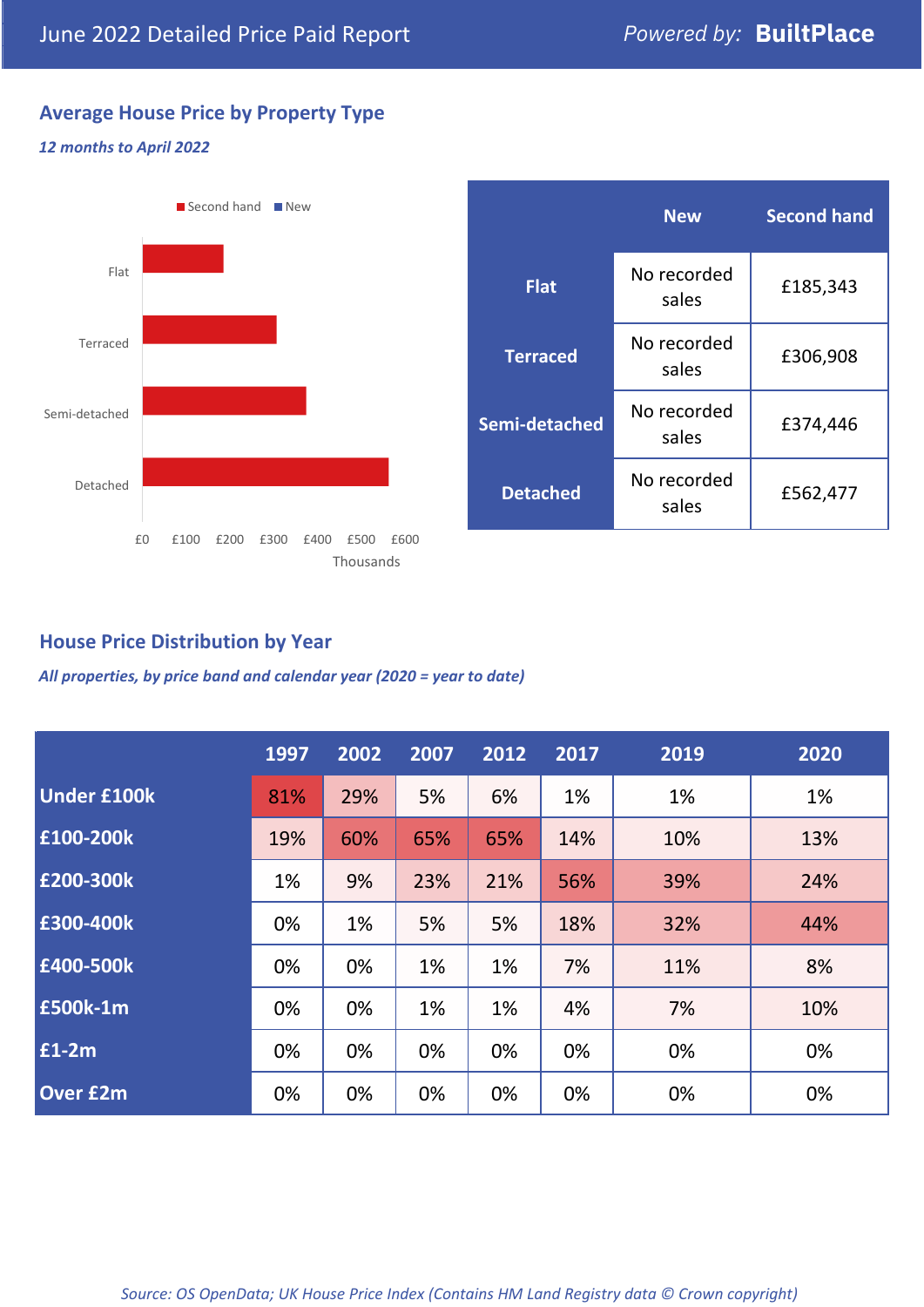#### **Transactions (February 2022 data)**

*Annual Transactions, Indexed (2001-05 average = 100)*



There were 1,168 transactions in Stevenage during the 12 months to February 2022. This is 68% of the average from 2001-05 and suggests activity is significantly below pre-downturn levels.

Transactions in Stevenage have fallen by 11.4% since 2014, compared to changes of -11.5% for East of England and -7.7% for England.



#### *Cash and New Build Sales as % of Total, by Year*

*Note: The data on this page EXCLUDES transactions identified as transfers under a power of sale/repossessions, buy-to-lets (where they can be identified by a mortgage), and transfers to non-private individuals - i.e. it comprises only Land Registry 'A' data.*